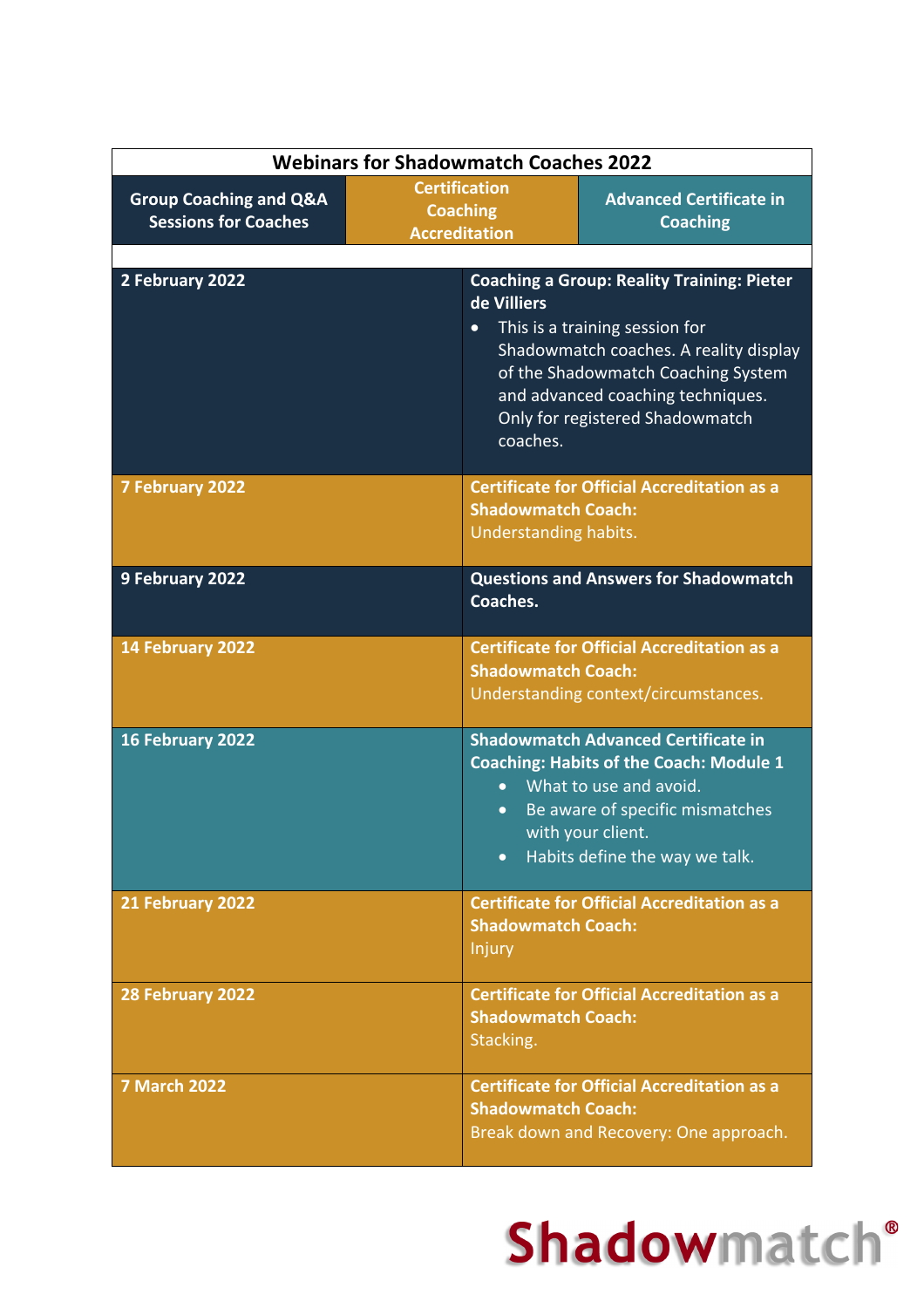| <b>9 March 2022</b>  | <b>Coaching a Group: Reality Training: Pieter</b><br>de Villiers<br>This is a training session for<br>Shadowmatch coaches. A reality<br>display of the Shadowmatch<br>Coaching System and advanced<br>coaching techniques. Only for<br>registered Shadowmatch coaches.                                       |
|----------------------|--------------------------------------------------------------------------------------------------------------------------------------------------------------------------------------------------------------------------------------------------------------------------------------------------------------|
| <b>14 March 2022</b> | <b>Certificate for Official Accreditation as a</b><br><b>Shadowmatch Coach:</b><br>Critical focus areas for successful coaching.                                                                                                                                                                             |
| <b>16 March 2022</b> | <b>Workshop, Questions and Answers for</b><br><b>Shadowmatch Coaches.</b>                                                                                                                                                                                                                                    |
| <b>22 March 2022</b> | <b>Certificate for Official Accreditation as a</b><br><b>Shadowmatch Coach:</b><br>Talking as a coach: The conversation.                                                                                                                                                                                     |
| <b>23 March 2022</b> | <b>Shadowmatch Advanced Certificate in</b><br><b>Coaching: The principle of recovery:</b><br><b>Module 2</b><br>The power of repetition and<br>$\bullet$<br>routine: Behavioristic Coaching<br><b>Model. Habits Transformation</b><br>Coaching. The principle of process-<br>based development and coaching. |
| <b>28 March 2022</b> | <b>Certificate for Official Accreditation as a</b><br><b>Shadowmatch Coach:</b><br>What not to do as a Shadowmatch Coach.                                                                                                                                                                                    |
| 4 April 2022         | <b>Certificate for Official Accreditation as a</b><br><b>Shadowmatch Coach:</b><br>People come with an attitude.                                                                                                                                                                                             |
| <b>11 April 2022</b> | <b>Certificate for Official Accreditation as a</b><br><b>Shadowmatch Coach:</b><br>Reading the Shadowmatch Results Graph.                                                                                                                                                                                    |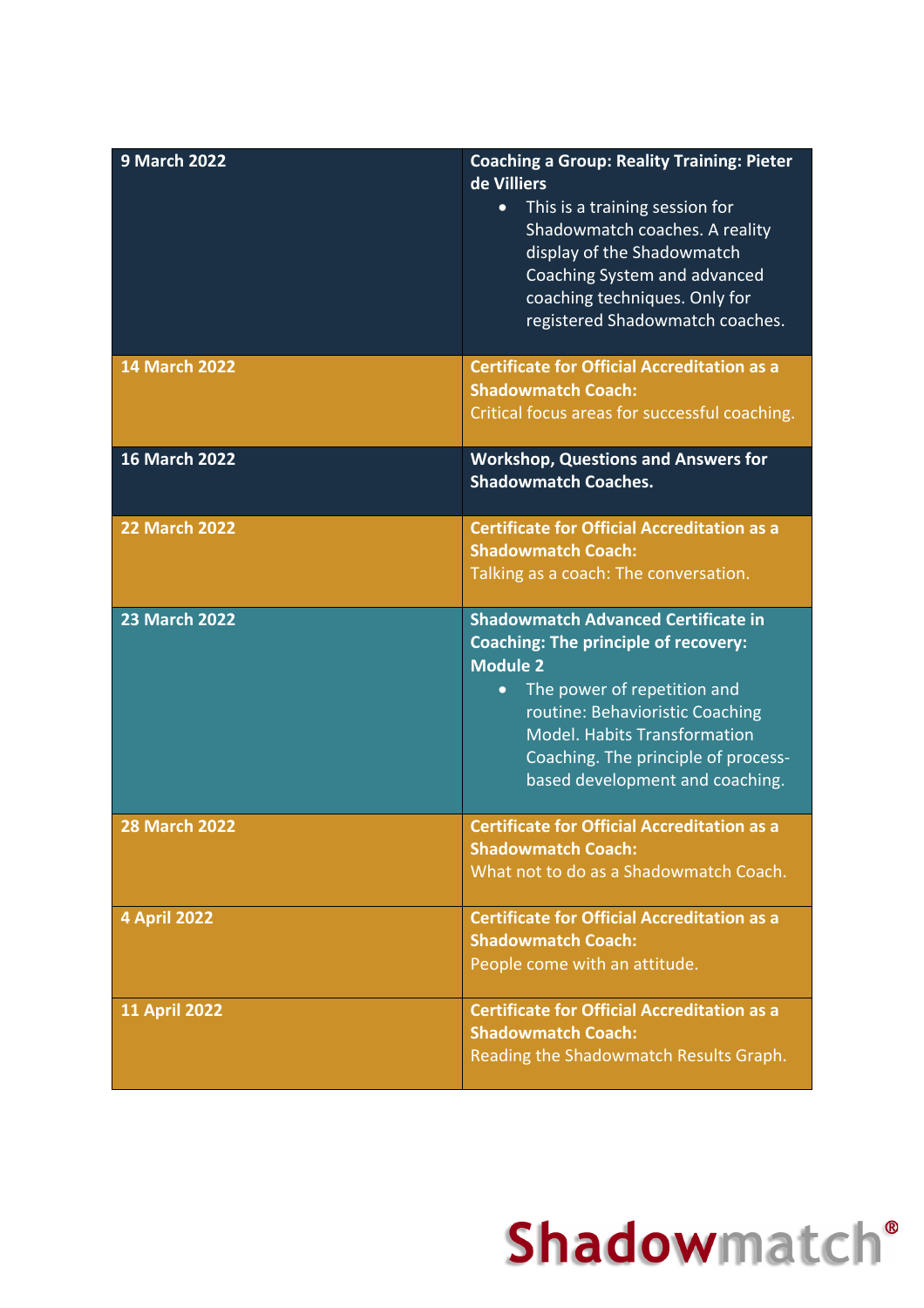| <b>13 April 2022</b> | <b>Coaching a Group: Reality Training: Pieter</b><br>de Villiers<br>This is a training session for<br>Shadowmatch coaches. A reality<br>display of the Shadowmatch<br>Coaching System and advanced<br>coaching techniques. Only for<br>registered Shadowmatch coaches.              |
|----------------------|-------------------------------------------------------------------------------------------------------------------------------------------------------------------------------------------------------------------------------------------------------------------------------------|
| <b>19 April 2022</b> | <b>Certificate for Official Accreditation as a</b><br><b>Shadowmatch Coach:</b><br>What do coaches do to be successful?                                                                                                                                                             |
| <b>20 April 2022</b> | <b>Workshop, Questions and Answers for</b><br><b>Shadowmatch Coaches.</b>                                                                                                                                                                                                           |
| <b>25 April 2022</b> | <b>Certificate for Official Accreditation as a</b><br><b>Shadowmatch Coach:</b><br>How is coaching different? $-$ Dr Jan<br>Niemand.                                                                                                                                                |
| <b>28 April 2022</b> | <b>Shadowmatch Advanced Certificate in</b><br><b>Coaching: High Impact Intervention and</b><br><b>Coaching: Module 3</b><br>What to do when confronted with a<br>$\bullet$<br>high impact trauma? The attitude of<br>an individual determines the<br>process of trauma recovery.    |
| 3 May 2022           | <b>Certificate for Official Accreditation as a</b><br><b>Shadowmatch Coach:</b><br><b>Certification Ceremony</b>                                                                                                                                                                    |
| 18 May 2022          | <b>Coaching a Group: Reality Training: Pieter</b><br>de Villiers<br>This is a training session for<br>$\bullet$<br>Shadowmatch coaches. A reality<br>display of the Shadowmatch<br>Coaching System and advanced<br>coaching techniques. Only for<br>registered Shadowmatch coaches. |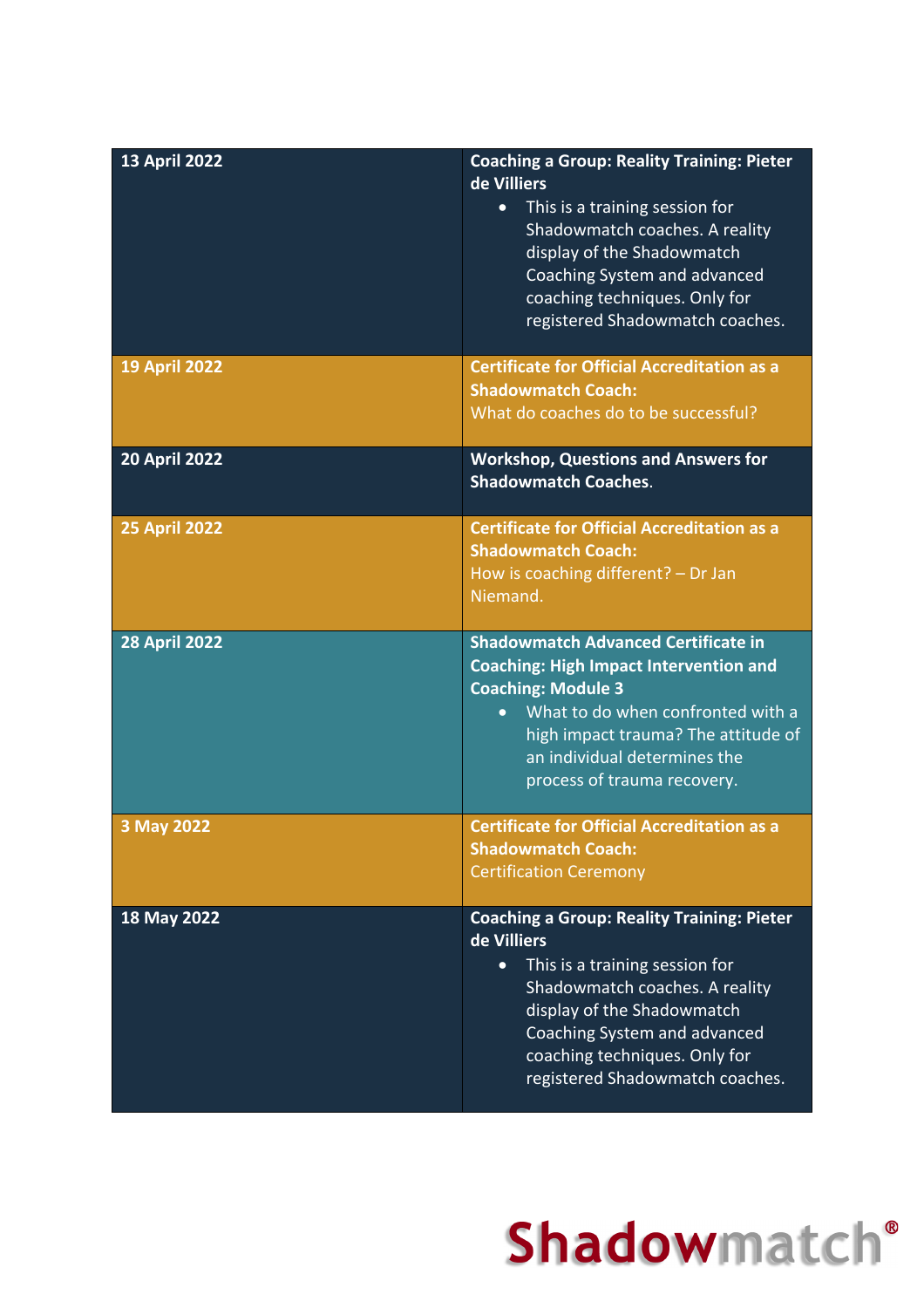| 25 May 2022          | <b>Shadowmatch Advanced Certificate in</b><br><b>Coaching: Ten Advanced Coaching Skills:</b><br><b>Module 4</b><br>• Good coaches are skilled people.<br>These are some of their smartest<br>skills.                                                                                |
|----------------------|-------------------------------------------------------------------------------------------------------------------------------------------------------------------------------------------------------------------------------------------------------------------------------------|
| 1 June 2022          | <b>Workshop, Questions and Answers for</b><br><b>Shadowmatch Coaches.</b>                                                                                                                                                                                                           |
| <b>22 June 2022</b>  | Coaching a Group: Reality Training: Pieter<br>de Villiers<br>This is a training session for<br>$\bullet$<br>Shadowmatch coaches. A reality<br>display of the Shadowmatch<br>Coaching System and advanced<br>coaching techniques. Only for<br>registered Shadowmatch coaches.        |
| <b>29 June 2022</b>  | <b>Shadowmatch Advanced Certificate in</b><br><b>Coaching: Resistance Habits: Module 5</b><br>Why people struggle to get on with<br>$\bullet$<br>their coaching actions. It could be a<br>habit that controls them.                                                                 |
| <b>6 July 2022</b>   | <b>Workshop, Questions and Answers for</b><br><b>Shadowmatch Coaches.</b>                                                                                                                                                                                                           |
| <b>27 July 2022</b>  | <b>Shadowmatch Advanced Certificate in</b><br><b>Coaching: Understanding Relationships</b><br><b>Module 6</b><br>Relationship Frames. The<br>$\bullet$<br>fundamentals of relationships for<br>coaching purposes.                                                                   |
| <b>3 August 2022</b> | <b>Coaching a Group: Reality Training: Pieter</b><br>de Villiers<br>This is a training session for<br>$\bullet$<br>Shadowmatch coaches. A reality<br>display of the Shadowmatch<br>Coaching System and advanced<br>coaching techniques. Only for<br>registered Shadowmatch coaches. |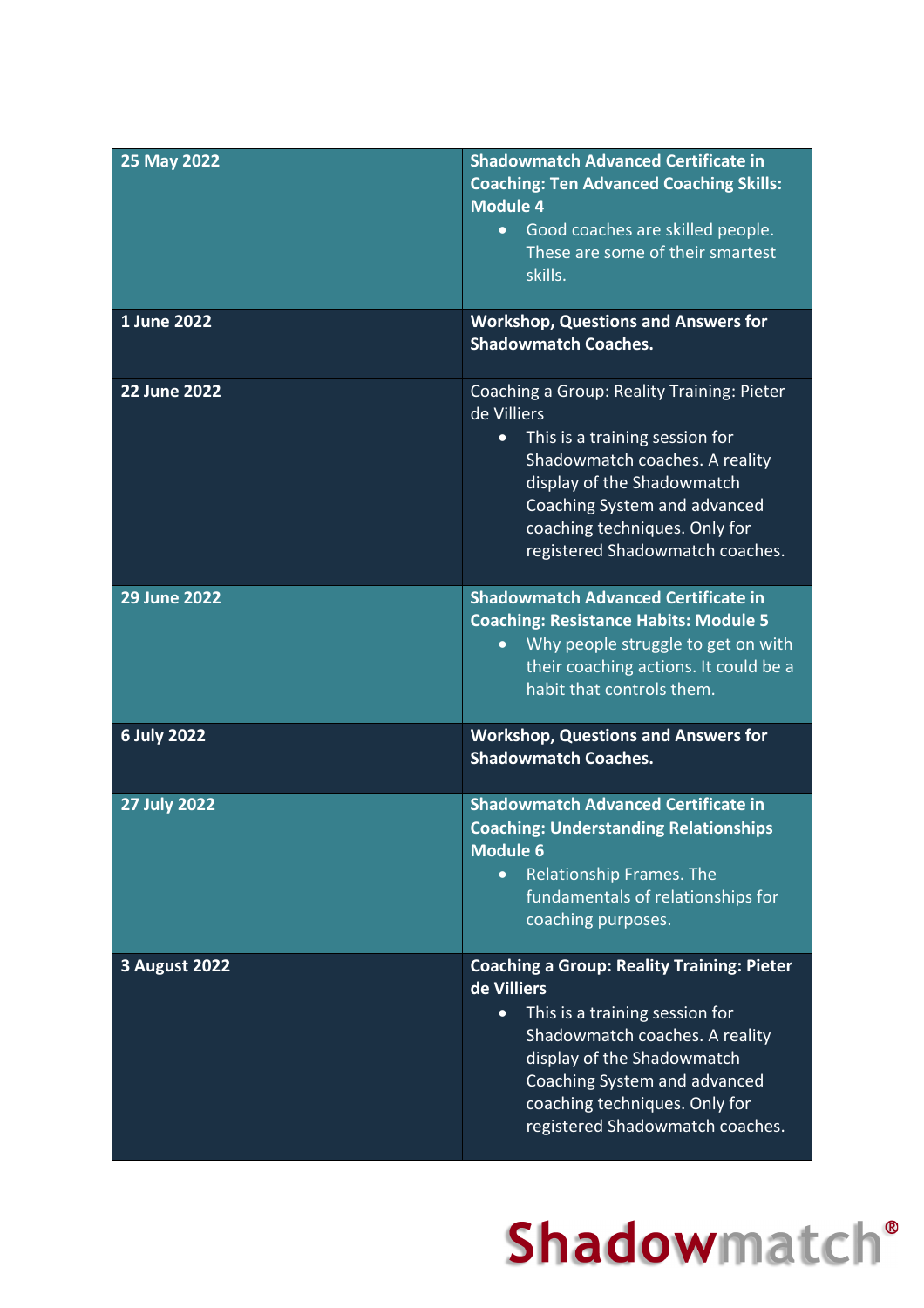| <b>10 August 2022</b> | <b>Workshop, Questions and Answers for</b><br><b>Shadowmatch Coaches.</b>                                                                                                                                                                                                                                                              |
|-----------------------|----------------------------------------------------------------------------------------------------------------------------------------------------------------------------------------------------------------------------------------------------------------------------------------------------------------------------------------|
| <b>24 August 2022</b> | <b>Shadowmatch Advanced Certificate in</b><br><b>Coaching: Understanding Relationships</b><br><b>Types: Module 7</b><br>Relationship Types. A Coaching<br>$\bullet$<br>Perspective.                                                                                                                                                    |
| <b>31 August 2022</b> | <b>Coaching a Group: Reality Training: Pieter</b><br>de Villiers<br>This is a training session for<br>$\bullet$<br>Shadowmatch coaches. A reality<br>display of the Shadowmatch<br>Coaching System and advanced<br>coaching techniques. Only for<br>registered Shadowmatch coaches.                                                    |
| 7 September 2022      | <b>Workshop, Questions and Answers for</b><br><b>Shadowmatch Coaches.</b>                                                                                                                                                                                                                                                              |
| 21 September 2022     | <b>Coaching a Group: Reality Training: Pieter</b><br>de Villiers<br>This is a training session for<br>$\bullet$<br>Shadowmatch coaches. A reality<br>display of the Shadowmatch<br>Coaching System and advanced<br>coaching techniques. Only for<br>registered Shadowmatch coaches.                                                    |
| 28 September 2022     | <b>Shadowmatch Advanced Certificate in</b><br><b>Coaching: Habits for Purpose: Module 8</b><br>Replacement habits - a powerful<br>coaching resource. Using habits to<br>do nonrelated tasks. Habits adapted<br>for purpose. Use people habits to<br>get tasks done. Use task habits to<br>get people things done. How does it<br>work? |
| 5 October 2022        | <b>Workshop, Questions and Answers for</b><br><b>Shadowmatch Coaches.</b>                                                                                                                                                                                                                                                              |